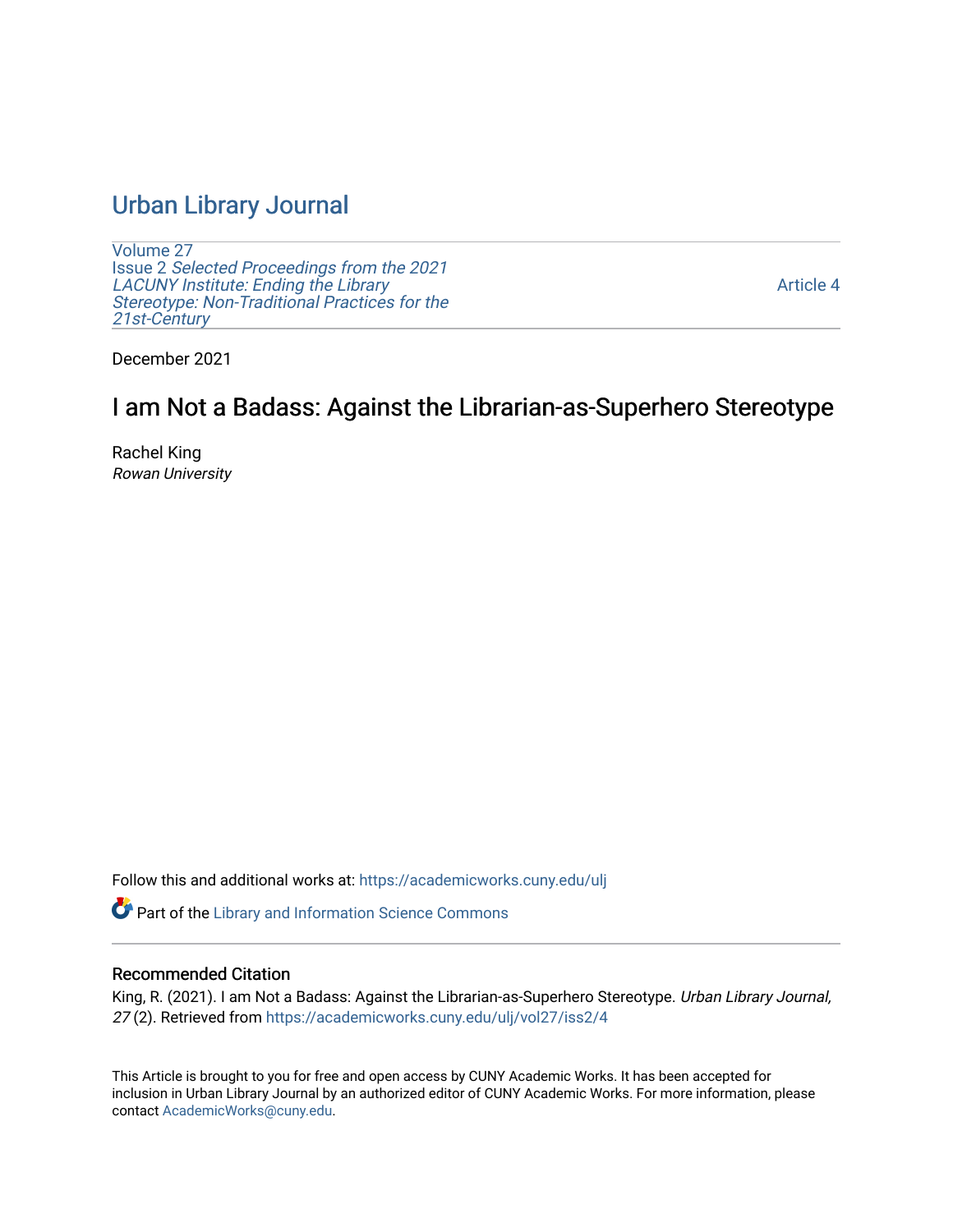# I am Not a Badass: Against the Librarian-as-Superhero Stereotype

#### By Rachel King

### Abstract

This paper explores cultural tropes portraying librarians as heroes and superheroes. In this work, the writer has drawn on social reproduction feminist theory to explain the appearance of this emerging librarian stereotype, as well as to help readers better understand the role of academic librarians in today's underfunded and pandemic-ravaged neoliberal university.

#### Keywords

Librarian stereotypes, critical university studies, social reproduction feminism, neoliberalism, Covid-19

# Author Biography

Rachel King is the Online Services and Scholarly Communications Librarian at Cooper Medical School of Rowan University, Glassboro, New Jersey.

## Introduction

One of the most tedious aspects of librarianship is learning nonlibrarians' opinions about the profession. I have been told that my work is "important" and that I am "amazing." Others have had no qualms about letting me know that my work is irrelevant because everything of value can be found for free on the internet. None of this bothers me much: I always knew that if I chose a feminized profession, I'd have to deal with a certain amount of condescension; in getting a library science degree, I was almost asking for it. The traditional librarian stereotype is so familiar that people can hardly resist the urge to evoke it on the slightest pretext. I am referring, of course, to what we might call the embittered spinster librarian stereotype (Garrison, 1979/2003, p. 194).

I knew all about this stereotype. At least, I thought I knew. Because not long after I entered the profession a decade ago, I started seeing signs that librarian stereotypes were evolving. In 2010, Marilyn Johnson published *This Book Is Overdue!: How* Librarians and Cybrarians Can Save Us All. Then came The Bad-Ass Librarians of Timbuktu (Hammer, 2016). Simultaneously, throughout the aughts and 2010s, there was a TV movie franchise, *The Librarian*, which produced three films, and a related TV series, The Librarians.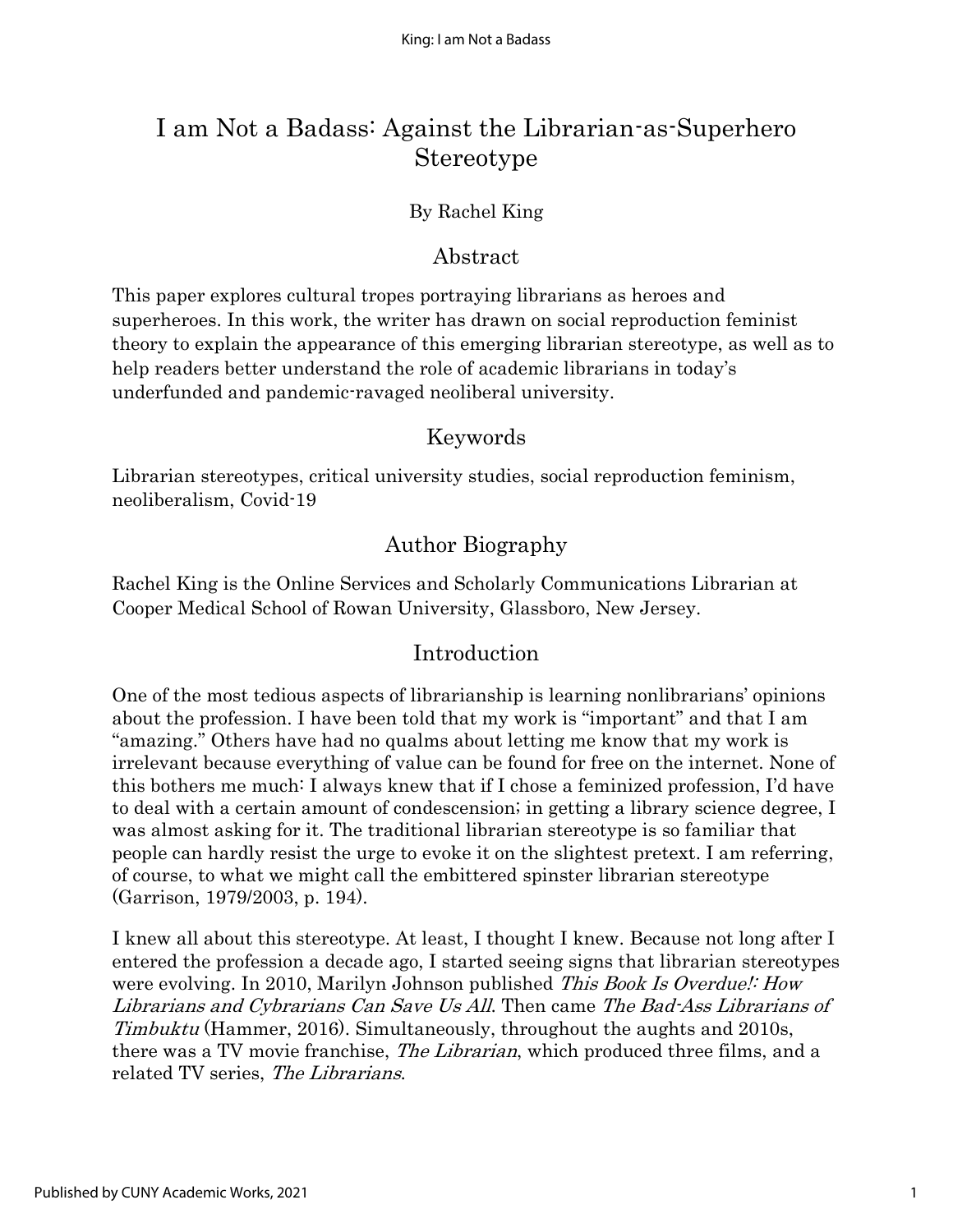I think that this new, heroic image of librarians is one that is enjoyed by a lot of librarians—and I don't really want to spoil anyone's fun. Some of us enjoy it because we hate the older stereotype, and this one, however silly, seems more flattering than what we have had to deal with in the past. But is it really an improvement?

It bears repeating that stereotypes reveal something about the society that create and sustain them. They serve to bolster the status quo and also to obscure social hierarchies (Jost et al., 2004). The older stereotype of librarian, as I think many librarians know, is rooted in the past when women had few career paths, a past when the growth of public libraries meant that there needed to be good, highly skilled, but cheap labor available. The increasingly well-educated women of the late 19th century served that role and the stereotype of the librarian as service-oriented woman replaced the previous stereotype of the librarian as a bookish man (Garrison, 1979/2003, p. 194). The stereotype shift occurred at the very moment that the culture needed it to happen. Yes, the gender and background of librarians really did change: More women entered the profession. But the idea that librarians were no longer scholars but were, instead, fussy women who cared about order, cleanliness, and quiet above all else—that was a stereotype, and one that suited its moment.

What about the stereotype of the librarian as superhero? I want to provide an answer to the question of why this stereotype has emerged at this moment in time, and what work is it doing in our culture. What is its function as propaganda? How is it trying to distract us? What does it seek to keep us from seeing and understanding? The image of librarian-as-superhero is both humorous and serious. It is funny because it is such an extreme overcorrection of the previous stereotype. It is, in that sense, a form of mockery, which I am sure is why I found its initial appearance insulting and grating. But, more troublingly, it is also intended to be taken seriously, at least to a certain extent. It seems to allude to things that appear to be broken in our society—our economic and social relations—as well as to the people and the institutions that some feel might be in a position to fix them.

It is for this reason that I have wanted to address the librarian-as-superhero stereotype from the very first moment that I saw the cover of This Book Is Overdue!: How Librarians and Cybrarians Can Save Us All. My critique is not really about the book itself, but rather about the way it has been marketed. Nothing is put on the cover of a trade book that is not intended to boost sales. Why, then, would a cartoon librarian flying through the air and wearing a cape be perceived as appealing to book buyers? I think that the appeal is assumed because we are being asked to think that the people who work in libraries can somehow remedy the problems of the larger society—poverty, homelessness, etc.—that libraries have had thrust upon them.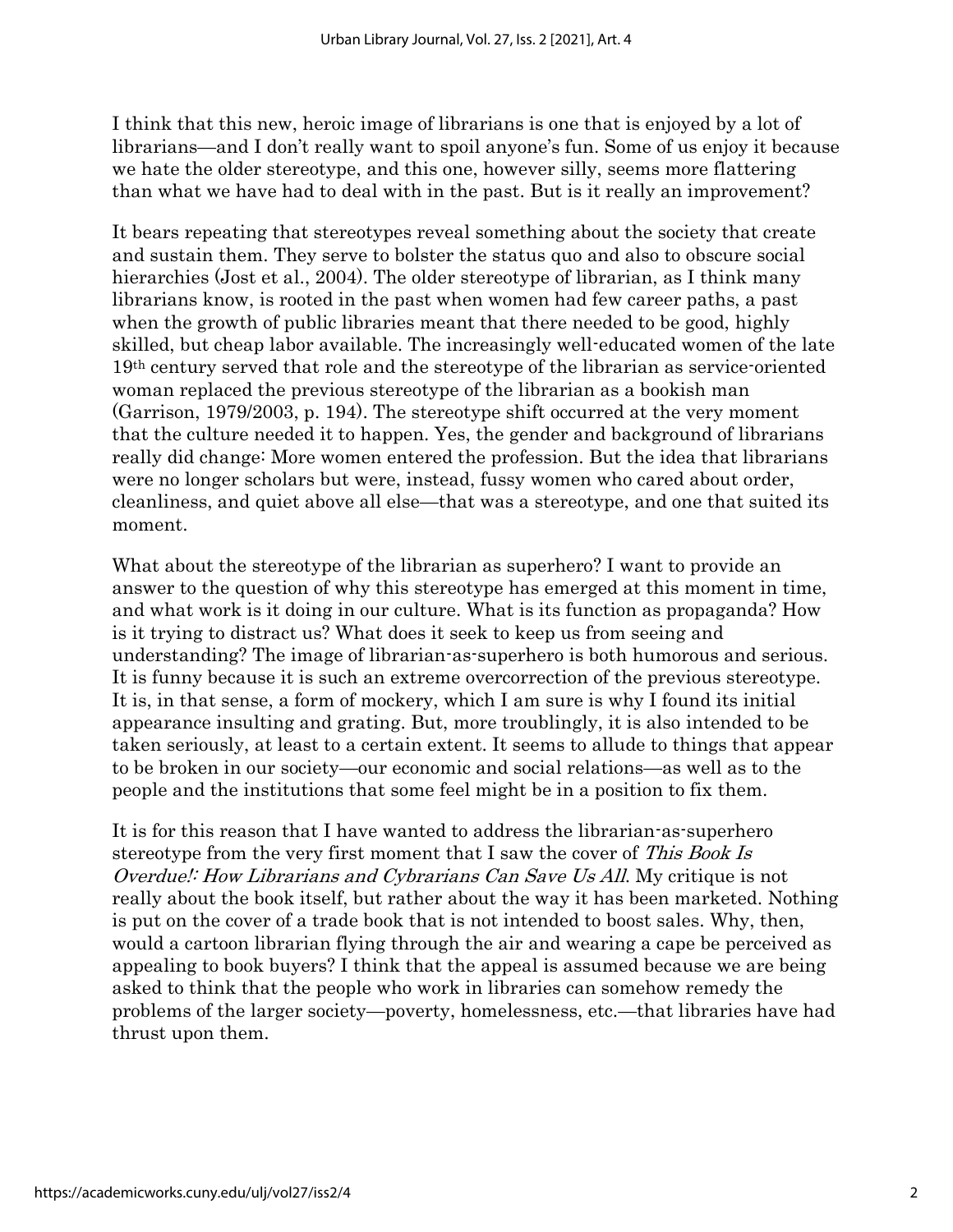I have personal reasons for resisting the trope: I began my library career in September 2008 with a job at a small liberal arts college. A couple of weeks after my first day of work, the stock market crashed and unemployment soared to a level that had not been seen since the Great Depression. At the time, I had the sickening feeling that I had only just barely escaped catastrophe. I live in a country that has shredded its social safety net, does not offer its citizens health coverage, and has little interest in blunting the sharp edges of capitalism. I started a job in a library just in time, a few weeks before a period when there would be no jobs, no new hiring. I thought if I could just hang on for a while, everything would settle down.

Except it didn't. Life went on, but the money slashed from university budgets didn't return even during the boom years of the 2010s ("Changes," 2016).

The librarian superhero on the cover of Marilyn Johnson's book, it should be noted, is clutching an iPad, not a book, as she flies ever higher into the stratosphere. Still, for me, the value of libraries lies not in the shimmering possibility of technological transcendence, but rather in community, in the preservation of knowledge, and most importantly, in the sharing of information.

It is true that libraries, like the rest of our system of education, and like pretty much all American institutions, perpetuate oppressive cultural patterns. But it is also true—and this is probably the reason why a lot of librarians continue to do this work in spite of poor working conditions and stupid stereotypes—that libraries hold out the tantalizing prospect that we could, if we as a society wanted to, do things differently. We could, for example, share more, and provide more equitable access to, knowledge and information and education. Part of the reason that library budgets are always being slashed is not because the United States is poor. It is because, for all the failings and shortcomings of libraries, for all the times that they serve to reinforce existing corrupt, unjust, and dysfunctional systems, they are at their very root antithetical to the dominant values of our culture, by which I mean the capitalist values that have gotten this country into so much trouble. After all, libraries serve as a reminder that for knowledge to progress, resources need to be pooled and need to be shared. There are many accomplished individuals, but their brilliant work doesn't happen in a vacuum. No matter what the defenders of restrictive intellectual property laws may say, great intellectual accomplishment occurs in a context of community and sharing.

And that is why libraries are at best undervalued and at worst attacked as a drain on resources. The current higher education regime places value on individual researchers' ability to bring in grant funding and crank out papers, and yet it simultaneously attacks the very structures within academia that make such research possible.

To better understand why university budgets were not permitted to return to previous levels after the Great Recession, I want to mention theory, specifically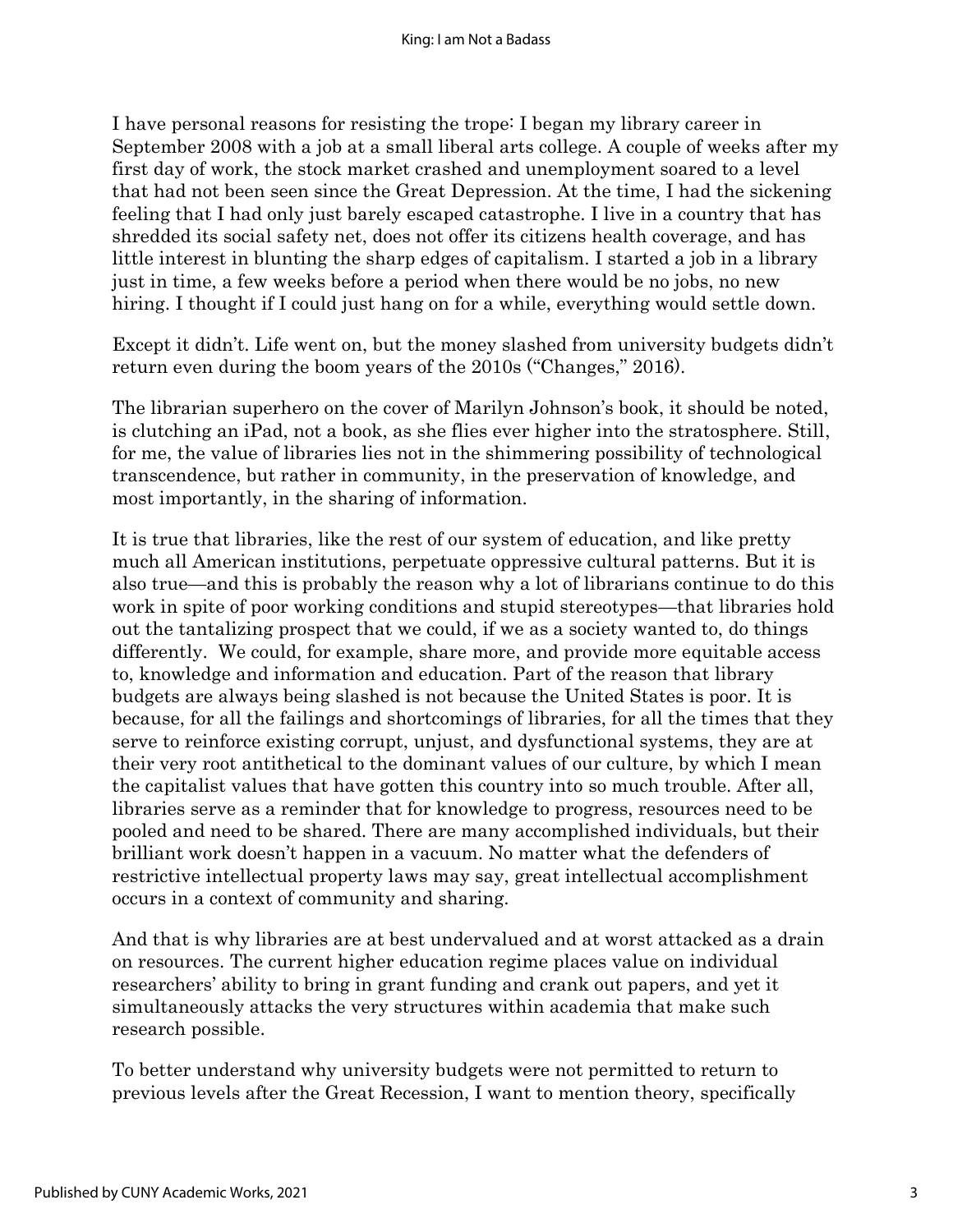social reproduction feminism. Social reproduction theory gives us a way to think about the role of librarians and others within the contemporary academy. It provides an explanation of the processes that enable workers to successfully produce things within the economy and that allow our current system to be reproduced over time. So, to analyze the example I have just mentioned using this particular critical lens: Individual researchers at a university may develop new therapies or new technologies that are easy to monetize, but these researchers' accomplishments rest on the care work of others. Their discoveries could not have happened, without, for example, the adjunct professors who teach the bulk of intro level classes, freeing up researchers' time; the cafeteria workers who prepare their meals; the custodians who keep their offices clean; and the librarians who subscribe to the article databases that they use for research. As Guild (2019) notes in the article, "Social Reproduction Theory in the Academic Library,"

reproductive labor may not produce an immediately tangible commodity for sale, but it does produce and reproduce the crucial commodity of labor on a more or less daily basis. Further, it is the lack of an immediately visible, tangible commodity combined with the feminization of this work that often results in the devaluing of labor carried out in more formalized reproductive careers and jobs like teaching, domestic labor, librarianship, and nursing in our current epoch." (p. 266)

We see here that most of what happens in the academy falls into the category of care work, work that does not create things so much as it nurtures people. Academic librarians are always careful to make distinctions between themselves and the rest of the faculty: We are "library faculty" and they are "teaching faculty." Yet, when viewed through the lens of social reproduction theory, librarianship and teaching are not so different at all. Both are care work, and neither is particularly valorized in the academy even though they are integral to the success of any college or university. Care work, of course, need not be done by women. Nevertheless it is, as Guild (2019) points out, typically feminized and associated with women, and it is therefore valued less no matter who is doing it, and no matter how critically important it is. As Arruzza et al. (2019) write in their book, Feminism for the 99 Percent: A Manifesto,

Social practices that nourish our lives at home, and social services that nurture our lives outside of it, constantly threaten to cut into profits. Thus, a financial drive to reduce those costs and an ideological drive to undermine such labors are endemic to the system as a whole. (p. 70)

In case you were wondering why we can't have nice things, even when the economy is booming as it was a few years ago, that's the reason. Withholding funding from the sphere of social reproduction is not an accident; it is an ideological decision.

It is at a moment of crisis—the economy in shambles, university budgets in tatters—that the librarian superhero arrived, wearing a cape and leaping over tall buildings in a single bound. The librarian superhero stereotype started as a response to the earlier feminized-librarian stereotype: the joke of the TV movie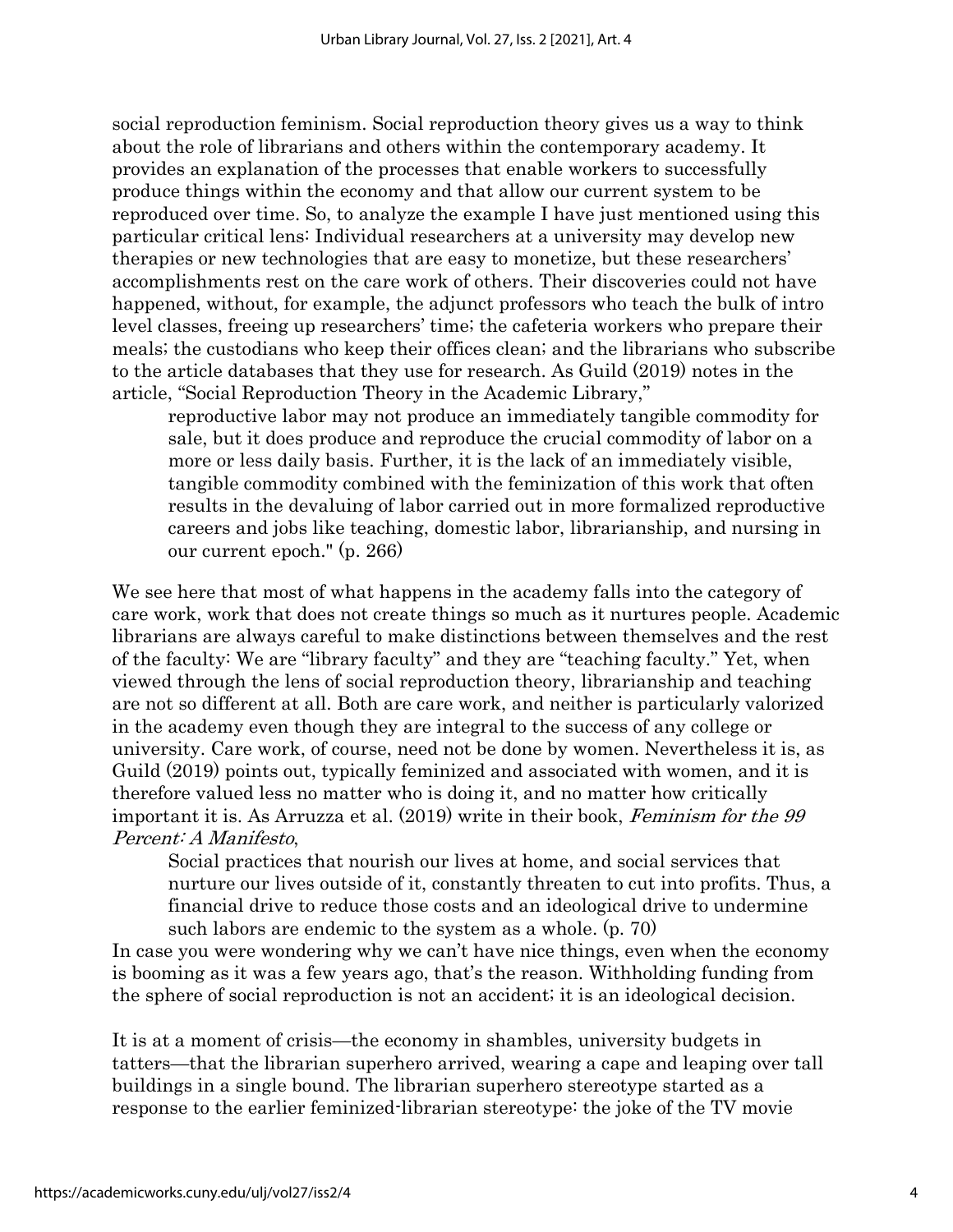franchise, "The Librarian," and the TV series, "The Librarians," is that people who work in libraries are the very last people you'd expect to demonstrate any kind of daring or bravery. But many librarians have had to be daring and have been brave as they faced dangerous situations. I don't like the word heroic, as it implies agency and choice, and I don't think we've really had either. We have been forced to make the best of a bad situation. We have created something out of almost nothing. We have—with limited resources (Mitchell et al., 2019)—helped students succeed academically (Rowe et al., 2021). And yet, it is possible that we have done too much, and have therefore failed to convey how unacceptable the situation is. Guild (2019) writes,

Too often, library workers take it upon themselves to provide services that go above and beyond what library users have come to expect. While these efforts should be lauded, they also set a dangerous precedent that this should be the norm; that library workers can take on more work, and more complicated work, without assistance or compensation from the university…. (pp. 270- 271)

And so, librarians embraced user satisfaction surveys and started thinking of patrons as "customers" and libraries as quasi-retail spaces (Stevenson, 2011). Academic librarians tried to ingratiate ourselves with university leadership by aping corporate business practices. But still, in 2019 and the early months of 2020, many students were going hungry (Goldrick-Rab et al., 2019), our budgets were stagnant or shrinking, and our staff was smaller than it used to be. People left and were never replaced. Then along came the pandemic, and now don't you just know it, we need to tighten our belts again.

We may be superheroes, but it's looking as if we are no match for the evil forces arrayed against us. In fact, the idea of the hero has become threadbare over the last year. After all, as we have seen during the pandemic, attributing "superpowers" and larger-than-life "heroism" to certain classes of workers downplays their needs and leads to chronic expectations that they will willingly take on absurd challenges. Such workers are expected, often with inadequate pay, to confront intractable social problems that they have not trained for and are not given adequate resources to address. Twenty-twenty was a watershed year for this kind of mythologizing. We were inundated with praise for health-care "heroes" who were given applause and cheers, but no personal protective equipment, and supermarket cashiers and Amazon warehouse workers who were deemed "essential" but denied wellventilated work spaces and hazard pay. For years, academic librarians became heroic because they were expected to handle student mental health crises, hunger, and even homelessness. During the pandemic, some librarians took on additional job tasks. Many had to teach in person indoors. Others had to mobilize their chronically underfunded collections to miraculously provide rich learning experiences for remote students.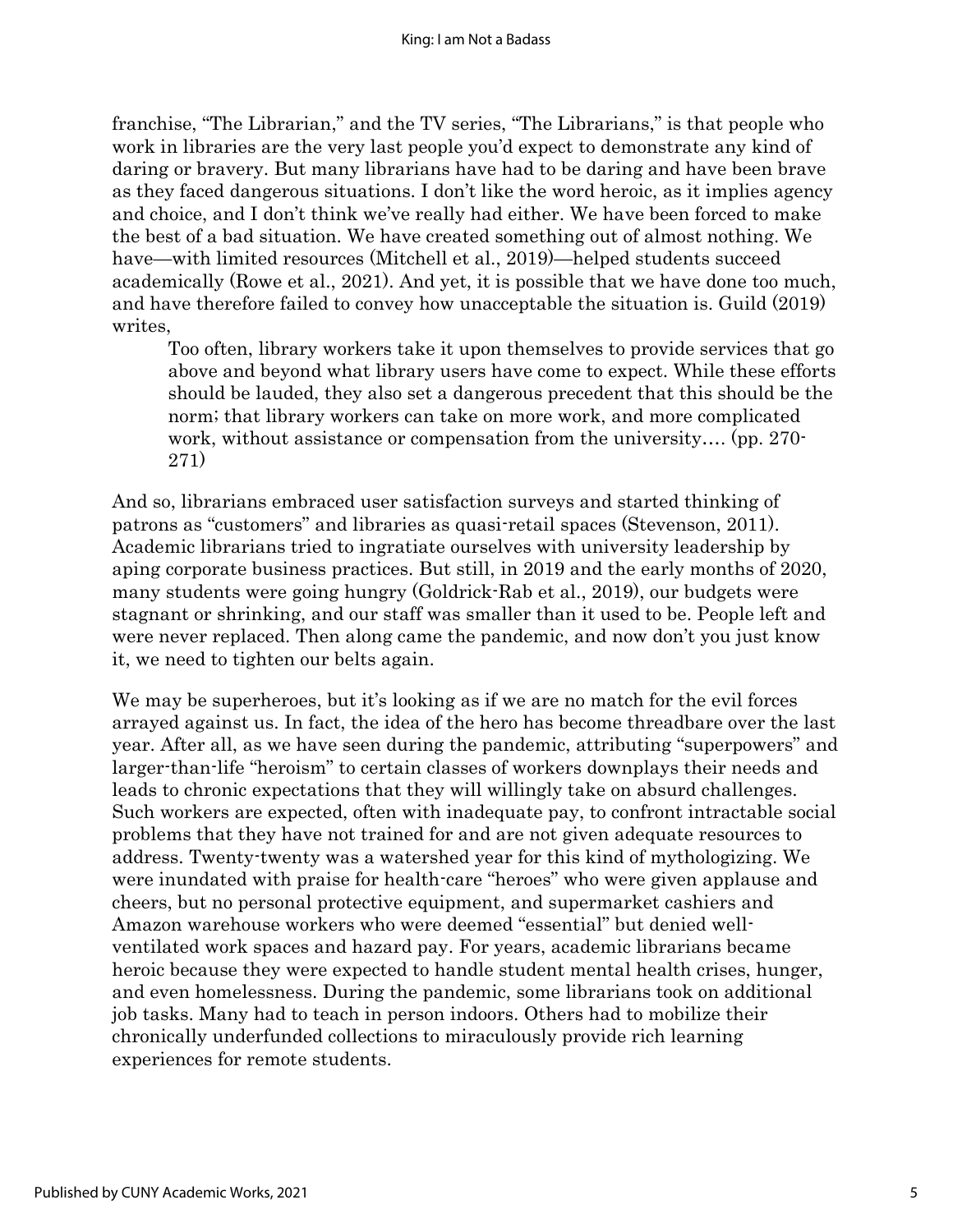According to Anna Wexler (2020), who wrote in the pages of the *Boston Globe* about the treatment of health care workers during the pandemic, "the problem with the hero narrative is that it emphasizes 'bravery' for those who work under hazardous conditions—rather than outrage over the continued existence of such conditions" (para. 6).

She was not writing about academic librarians or college professors or the students they serve, but her point stands: No one should be "forced" to be brave, and using words like "hero" deflects attention from the function of the superhero narrative for care workers. "Superpowers" are found only in comics. In the real world, there are no magical superpowers, only raw, brutal power, and that I believe everyone knows is not actually wielded by librarians.

#### References

- Arruzza, C., Bhattacharya, T., & Fraser, N. (2019). Feminism for the 99 Percent: A Manifesto. Verso.
- Changes in state appropriations for higher education per student since the great recession. (2016, August 19). The Chronicle of Higher Education,  $62(43)$ , 56.
- Garrison, D. (1979/2003). Apostles of culture: The public librarian and American society, 1876-1920. University of Wisconsin Press. (Original work published 1979)
- Goldrick-Rab, S., Baker-Smith, C., Coca, V., Looker, E., & Williams, T. (2019). College and university basic needs insecurity: A national #RealCollege survey report. https://hope4college.com/wpcontent/uploads/2019/04/HOPE\_realcollege\_National\_report\_digital.pdf
- Guild, C. M. (2019). Social reproduction theory in the academic library: Understanding the implications of socially reproductive labor as labor. *Public* Services Quarterly, 15(3), 263-271. https://doi.org/10.1080/15228959.2019.1629859
- Hammer, J. (2016). The Bad-Ass Librarians of Timbuktu and Their Race to Save the World's Most Precious Manuscripts. Simon & Schuster.
- Johnson, M. (2010). This Book Is Overdue!: How Librarians and Cybrarians Can Save Us All. Harper/Collins.
- Jost, J. T., Banaji, M. R., & Nosek, B. A. (2004). A decade of system justification theory: Accumulated evidence of conscious and unconscious bolstering of the status quo. Political Psychology, <sup>25</sup>(6), 881-919. https://doi.org/10.1111/j.1467- 9221.2004.00402.x